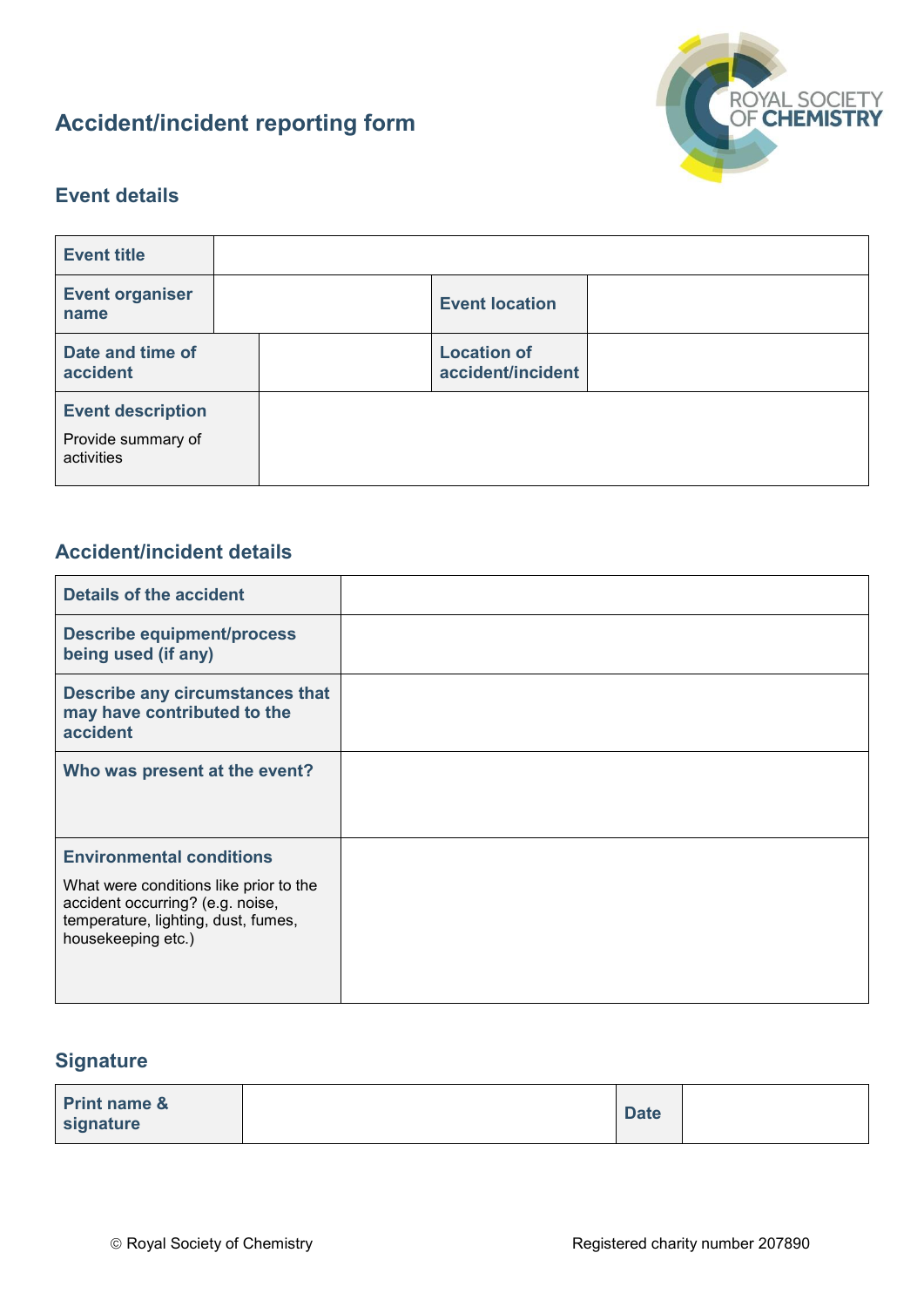## **Details of injured person**

Please complete this section for each injured person.

Copy sheet to include an additional injured person.

| Details of the injured person                                                                                                                            | <b>Name</b>                                                                                            |
|----------------------------------------------------------------------------------------------------------------------------------------------------------|--------------------------------------------------------------------------------------------------------|
| Complete a separate form for each<br>injured person                                                                                                      | Role/job at time of<br>accident/incident                                                               |
|                                                                                                                                                          | <b>Contact details</b>                                                                                 |
| What type of injury or ill health<br>was sustained or is suspected?                                                                                      |                                                                                                        |
| What part(s) of the body<br>was/were injured?                                                                                                            |                                                                                                        |
| <b>Was First Aid or medical</b><br>attention provided?                                                                                                   | Yes<br>No                                                                                              |
| Is the injured person likely to<br>be away from place of<br>work/education?                                                                              | Yes<br>No                                                                                              |
| Is the accident/incident<br>reportable under <b>RIDDOR</b><br>(Reporting of Injuries, Diseases<br>and Dangerous Occurrences<br><b>Regulations 1995)?</b> | Yes<br>No                                                                                              |
| Has the accident/incident been<br>reported to the Health & Safety<br><b>Executive (HSE)?</b>                                                             | Yes<br>No                                                                                              |
|                                                                                                                                                          | If yes, state time,<br>date and reference<br>number                                                    |
| Was a risk assessment<br>completed for the event?                                                                                                        | Yes<br>No                                                                                              |
|                                                                                                                                                          | If yes, ensure copy of risk assessment is attached when accident/incident<br>report form is submitted. |